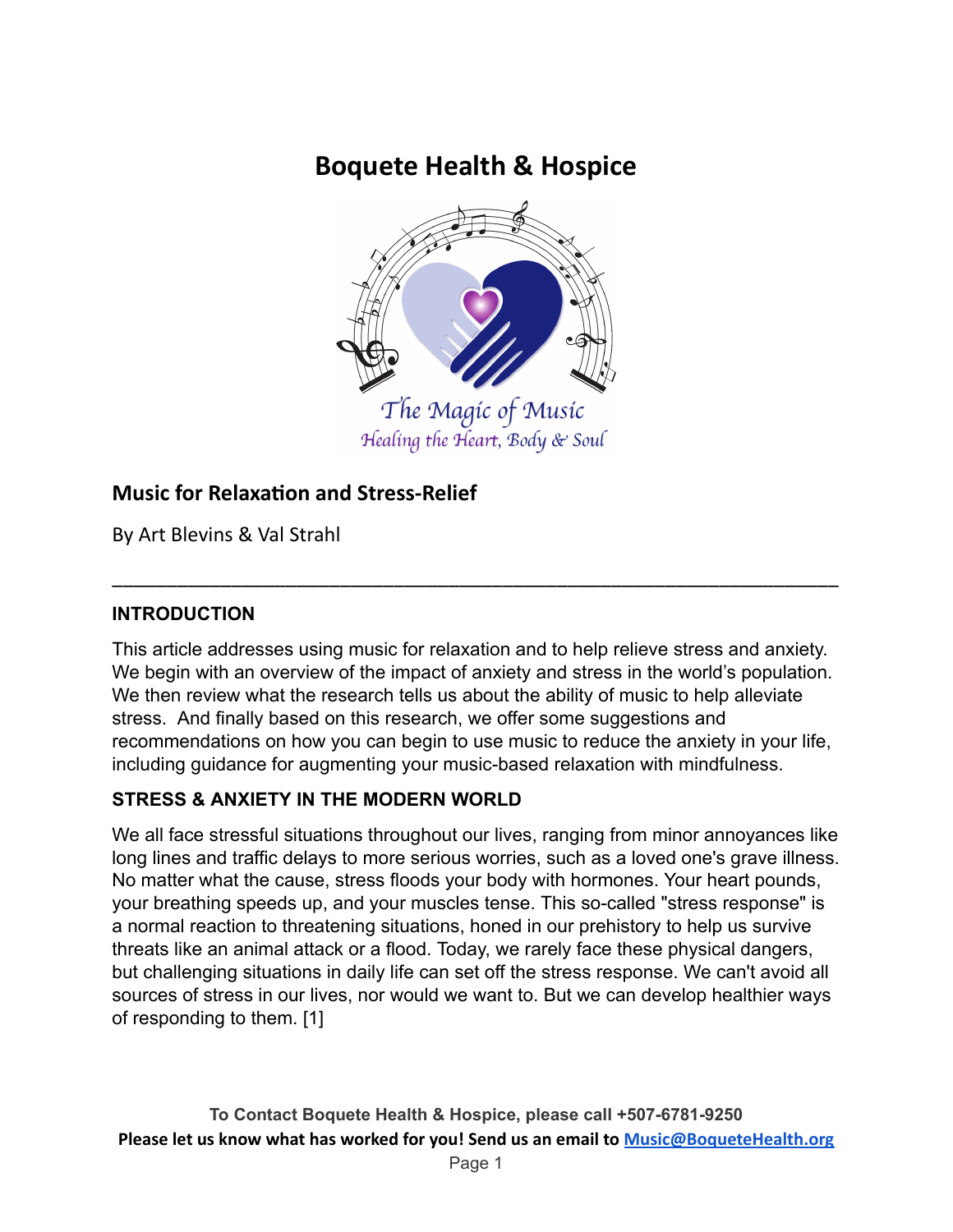Anxiety disorders are the most prevalent mental illnesses worldwide. Anxiety affects up to 28.8% of the population in Western countries, and its incidence appears to be increasing. [2] When it comes to lowering anxiety, the stakes couldn't be higher. Stress either exacerbates or increases the risk of health issues like heart disease, obesity, depression, gastrointestinal problems, asthma, chronic pain, anxiety disorders, depression, burnout, addictions, and more. More troubling still, a recent paper out of Harvard and Stanford found health issues from job stress alone cause more deaths than diabetes, Alzheimer's, or influenza. [3] High levels of stress are costly in monetary terms, too. Researchers found that stress-related health problems could be responsible for between 5 to 8 percent of annual healthcare costs in the U.S. at amounts to about \$180 billion each year in healthcare expenses. [4]

There is a growing body of evidence that music interventions yield positive effects on stress reduction. Considering the demands of today's society, there is an increasing need for stress reduction interventions. Millions of people around the world use tranquilizing medications, such as antidepressants and benzodiazepines, to cope with life stressors or anxiety. Not only do these types of medication have considerable negative side effects, including substance dependence and abuse, research also indicates that the effects of pharmacological treatment on stress-related problems are not much larger than the effects of music interventions. In addition, a common argument for starting pharmacological treatment instead of psychological treatment for stress reduction is that its effects occur immediately. However, research shows that most of the time on a single occasion, music has a direct effect in reduction of stress and anxiety. [5] Music has been shown to beneficially affect stress-related physiological, as well as cognitive, and emotional processes. Thus, the use of listening to music as an economic, non-invasive, and highly accepted intervention tool has received special interest recently in the management of stress and stress-related health issues. [6]

#### **MUSIC CAN REDUCE STRESS AND ANXIETY? PROVE IT TO ME!**

In every era of human history and in every society around the globe, music has allowed people to express their feelings and communicate with others. More than simply expressing emotions, music can alter them; as British dramatist William Congreve put it in 1697, "Music has charms to soothe a savage beast." [7] And, modern scientific research has been taking a look at this. According to a report from Stanford University, "We may be sitting on one of the most widely available and cost-effective therapeutic modalities that ever existed. Systematically, this could be like taking a pill. Listening to music seems to be able to change brain functioning to the same extent as medication, in many circumstances." [8] What's the scientific research that backs this up? Below are some findings reported by Harvard Medical School.

Few things are more stressful than illness and surgery. Can music reduce stress in these difficult circumstances? Several trials show it can. A recent study examined how music affects surgical patients. Forty cataract patients with an average age of 74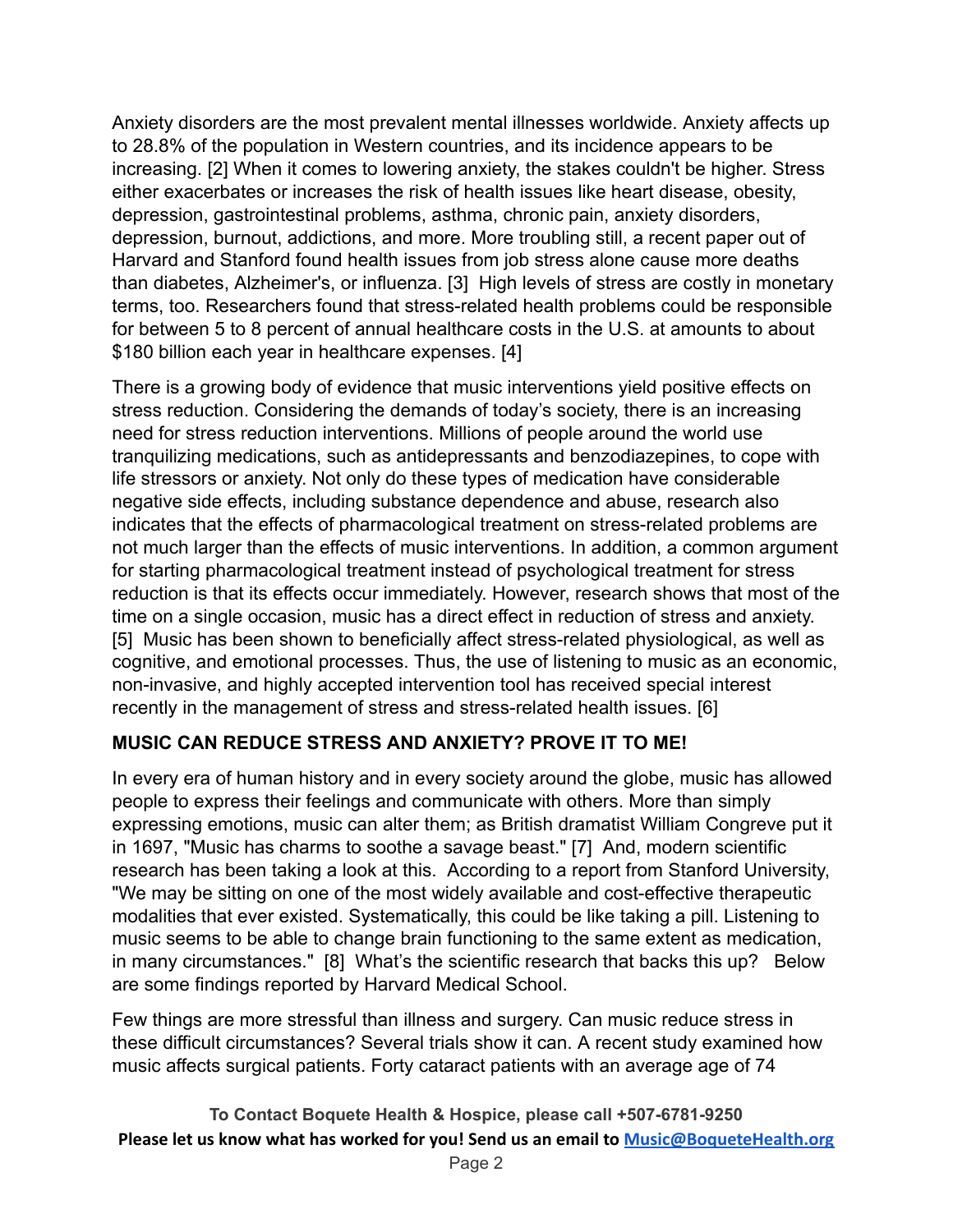volunteered for the trial. Half were randomly assigned to receive ordinary care; the others got the same care but also listened to music of their choice through headphones before, during, and immediately after the operations. Before surgery, the patients in both groups had similar blood pressures. Just before surgery, the average blood pressure in both groups rose substantially, and in both groups, the average heart rate jumped by 17 beats per minute. But the patients surrounded by silence remained hypertensive throughout the operation, while the pressures of those who listened to music came down rapidly and stayed down into the recovery room. The listeners also reported that they felt calmer and better during the operation. Research has also revealed that surgeons show fewer signs of stress and demonstrate improved performance while listening to self-selected music. [7]

Another study of 80 patients undergoing urologic surgery under spinal anesthesia found that music can decrease the need for supplementary intravenous sedation. In this trial, patients were able to control the amount of sedative they received during their operation. Patients who were randomly assigned to listen to music needed less calming medication than those assigned to listen to white noise or to the chatter and clatter of the operating room itself. [7]

In the cataract and urologic surgery studies, the patients were awake during their operations. But a study of 10 critically ill postoperative patients reported that music can reduce the stress response even when patients are not conscious. All the patients were receiving the powerful intravenous sedative propofol, so they could be maintained on breathing machines in the intensive care unit (ICU). Half the patients were randomly assigned to wear headphones that played slow movements from Mozart piano sonatas, while the other half wore headphones that did not play music. Nurses who didn't know which patients were hearing music reported that those who heard music required significantly less propofol to maintain deep sedation than those patients wearing silent headphones. The music recipients also had lower blood pressures and heart rates as well as lower blood levels of the stress hormone adrenaline and the inflammation-promoting cytokine interleukin-6. [7]

How is music able to reduce stress and anxiety? Listening to music triggers the release of hormones cortisol and dopamine, brain chemicals that makes people feel engaged and motivated. Sound processing begins in the brainstem, which also controls the rate of your heartbeat and respiration. This connection explains why relaxing music can lower heart rate, breathing rate, and blood pressure, and reduce stress and anxiety. [9] Music can also promote relaxation of tense muscles, enabling you to easily release some of the tension you carry from a stressful day (or week). When you relax your muscles and loosen your body, your mind also relaxes, which can help you to reduce plenty of tension and stress that you may not have realized you were carrying. [10] A review of the neurological effects of music on emotional processes indicated that music listening can deactivate the amygdala, which may decrease the intensity of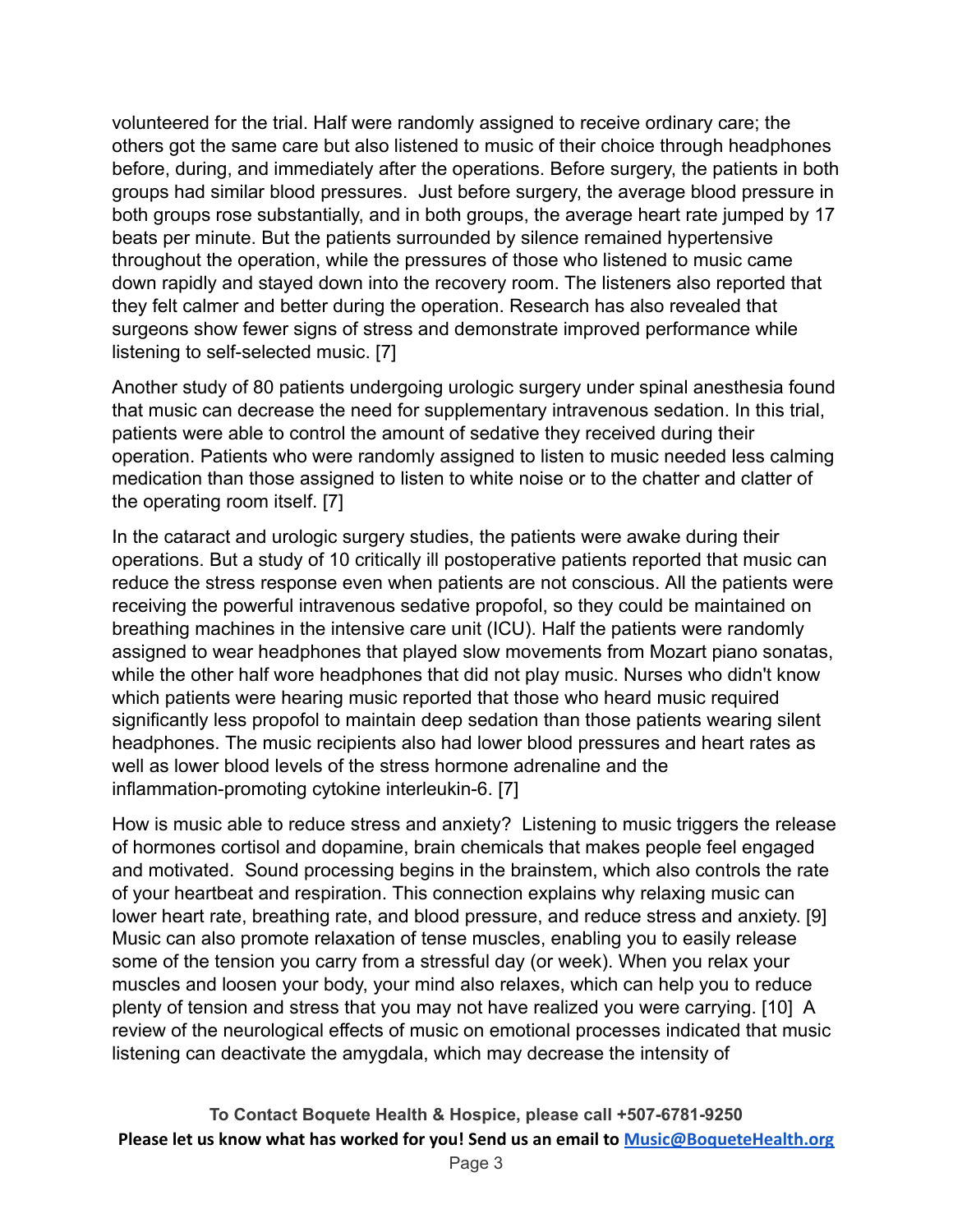stress-related emotional states and psychophysiological arousal. This in turn has been shown to evoke feelings of pleasure and happiness. [5]

In addition, there are a number of other ways in which music listening can enhance relaxation. One use is listening to music as a masking agent to cover over unwanted environmental stimuli, such as background sounds in a hospital, that might induce stress or prevent relaxation. Another use is to provide distraction from other foci of awareness such as existing stress or physical pain. [11]

According to the article "Stress Management" published by Mayo Clinic, the benefits of relaxation techniques, such as listening to music, are quite substantial. According to this report "When faced with numerous responsibilities and tasks or the demands of an illness, relaxation techniques may not be a priority in your life. But that means you might miss out on the health benefits of relaxation. Practicing relaxation techniques can have many benefits including the following."

- Slowing heart rate
- Lowering blood pressure
- Slowing your breathing rate
- Improving digestion
- Maintaining normal blood sugar levels
- Reducing activity of stress hormones
- Increasing blood flow to major muscles
- Reducing muscle tension and chronic pain
- Improving concentration and mood
- Improving sleep quality
- Lowering fatigue
- Reducing anger and frustration
- Boosting confidence to handle problems

What does the latest research say about the best-practices, recommendations and suggestions regarding the use of music for relaxation and reduction of stress and anxiety? We now turn our attention to address these very topics.

#### **USING MUSIC FOR RELAXATION AND ANTI-STRESS: SUGGESTIONS AND RECOMMENDATIONS**

A study from Harvard suggests that patient-selected music shows more beneficial effects than music chosen by someone else. According to the American Music Therapy Association, music "provokes responses due to the familiarity, predictability, and feelings of security associated with it." In a cardiac stress study done at a Texas university, both classical and rock music were studied. Improvements were greater when classical aficionados listened to classical music than when they listened to rock, and vice versa. Someone who loves opera might find a soaring aria immensely calming. "But quite frankly, if you don't care for opera, it could have the opposite effect!" [9]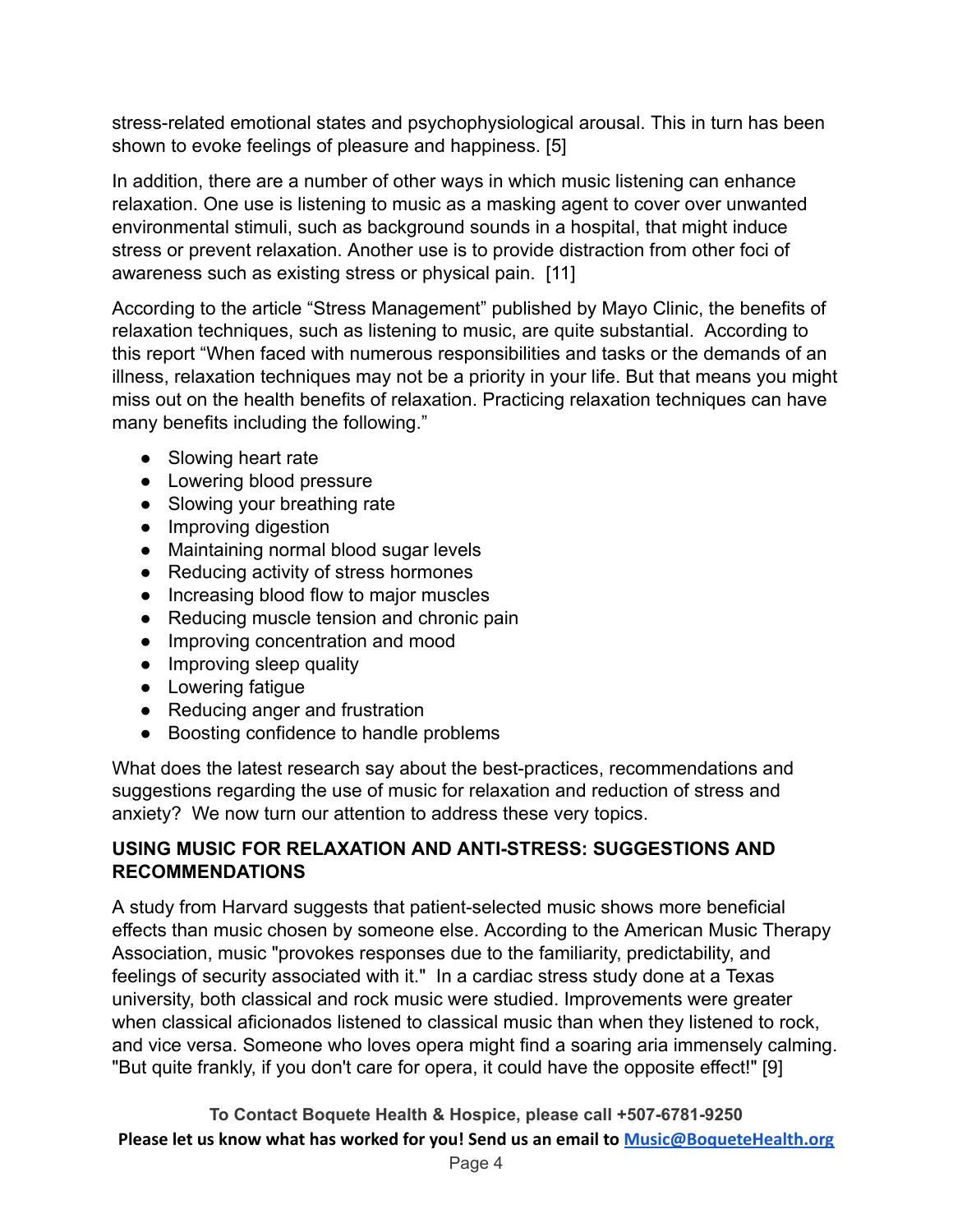In general, it has been observed that music that is preferred by the listener may have the most beneficial effects on the relaxation and stress reduction responses of that listener. Thus, the preference for the music may be an important factor in choosing what music to listen to as part of a relaxation experience or regimen. This aspect of individual listener preference is especially important to consider, because music which is perceived to be soothing or relaxing to one person may not be so for another [11].

#### **Characteristics of Relaxing Music**

There are some common elements of what is considered by many to be relaxing or sedative music which may be helpful to keep in mind when selecting music for listening. These musical elements which are perceived by many listeners to be relaxing include a slow and stable tempo (pace or speed), low volume level and soft dynamics, consistent texture (combination of sounds and instruments), absence of percussive and accented rhythms, gentle timbre (sound or tone color), legato (connected) melodies, and simple harmonic or chord progressions. These elements are often found in music composed for relaxation, as well as music classified as new age and classical, which may be why selections representing these music styles have been used in commercial recordings marketed for relaxation. [12] It is not surprising that music tempo is considered as one of the most important moderators of music-related relaxation. Music with a slow tempo (60–80 bpm) has often been associated with reductions in heart rate, resulting in greater relaxation.[5] It should be noted that, while classical music is often used for relaxation, it is a very broad style and descriptor, and can also include music that is very arousing in one or more of the above musical elements. [11] Other genres that tend to promote relaxation include soft pop and certain types of world music. The complexity of the music and – surprisingly – familiarity with the piece, are not so important. In fact, knowing a piece too well was found in some cases to be counterproductive. [12] The length of the recording is also important to consider. Many recordings produced specifically for relaxation purposes are 20–30 min long, which may be a good target length for a relaxation experience. Recordings of shorter pieces may also be used, but the transitions from one recording or track to another may not be smooth, and the relaxation process may be interrupted because of this. [5]

#### **If the Music Has Lyrics, Choose Carefully**

Another consideration is whether or not to select recordings with narration (or music compositions with words) as opposed to selecting instrumental-only compositions. Commercially produced relaxation recordings often have narrations which lead the listener through breathing and muscle relaxation exercises followed by pleasant imagery to help facilitate relaxation. This can be beneficial for the listener, and it has been shown that combining techniques such as progressive muscle relaxation, body-awareness techniques, and cognitive cues such as those involved with imagery may beneficially enhance the relaxation experience. However, if the imagery is distracting to the listener, then the relaxation experience may actually be inhibited.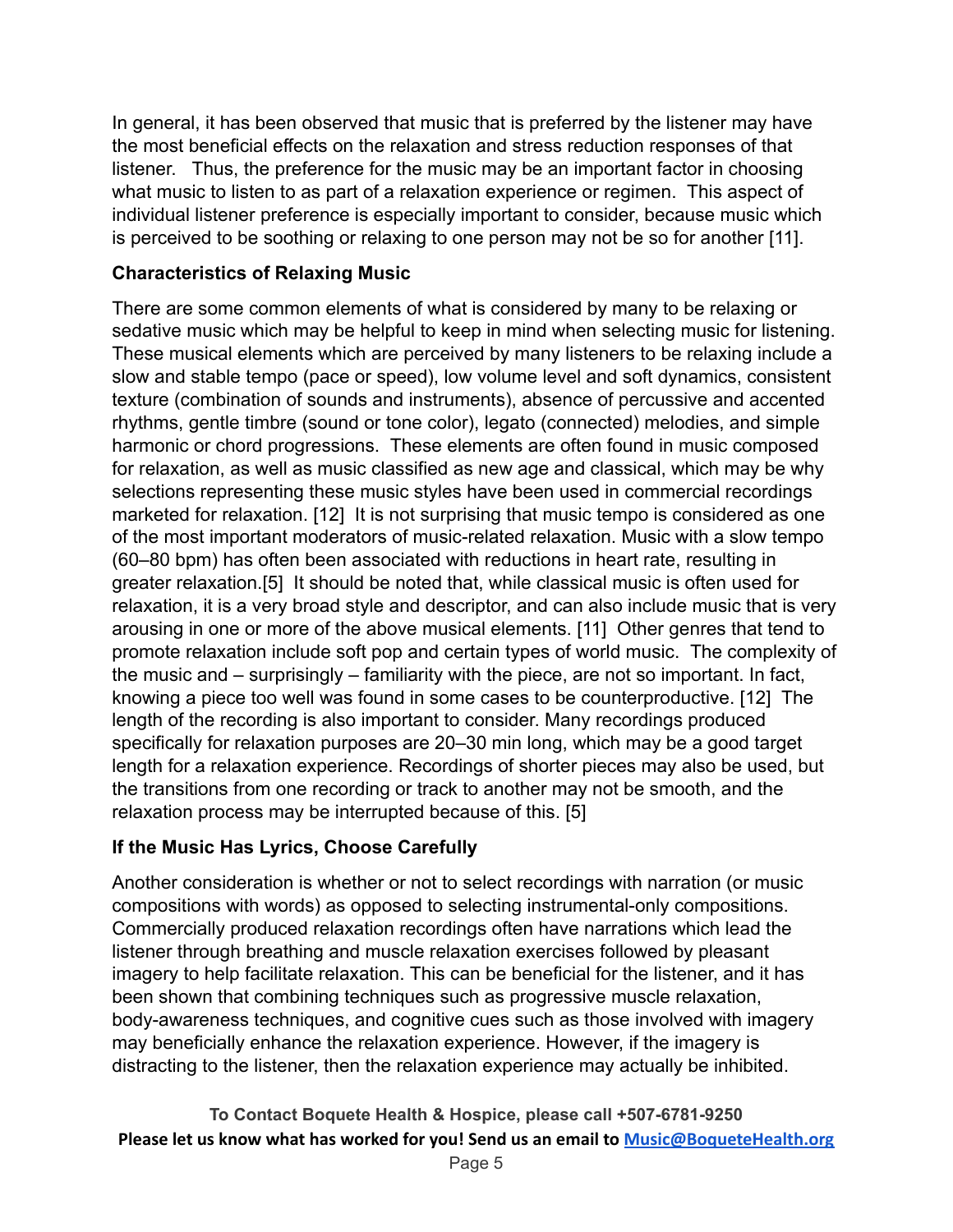Music compositions such as songs or classical vocal works such as art songs, operas, or choral pieces may also be used, but the lyrics or words may again be distracting. The use of instrumental music, instead of music with lyrics, would often lead to greater effects of music interventions on stress reduction. Several studies reported that music containing lyrics may be more distracting and activating instead of calming. In addition, processing of the meanings of the lyrics or word texts may actually arouse cortical responses and stimulate emotional responses, which again may be counterproductive considering the goal of relaxation and inhibition of the sympathetic nervous system response. [11]

However, a 2011 study reported that the use of music with lyrics may reinforce the positive effects of music interventions on stress reduction through the possible comforting effects of the lyrics. [5] The way you see the world and the type of self-talk you habitually use can also have a profound effect on your stress level, which is why positive affirmations that create more positive self-talk are so helpful. Music that has affirming lyrics can bring the double benefit of music and positive affirmations, helping you to surround yourself with positive energy and more often look on the bright side, letting stressful events more easily roll off your back. [10]

## **Not Only Slow Music – Upbeat Tunes Can Help, Too**

Music, especially upbeat tunes, can take your mind off what stresses you, and help you feel more optimistic and positive. This helps release stress and can even help you keep from getting as stressed over life's little frustrations in the future. An uplifting song can also bring the benefits of positive affect, which can empower you to notice more opportunities and seize them when you can, which can also help with stress relief. (And while we're on the topic of uplifting music, some happy songs practically force you to dance to them, and this type of exercise can be great for stress management, too! [10]

#### **Have a Variety of Music to Choose From**

In addition to these overall elements, having control over selecting the specific music recording to use for a relaxation experience at any particular time is also important. Consumers may wish to have a selection of recordings from which to choose so that one selection or piece does not become too repetitive and tedious with repeated listening. They may also wish to have selections of varying tempos and activity levels ranging from faster and more active to slower and less stimulating. It is often helpful to initially match a recording to existing levels of activity and stress in terms of the tempo of the piece and its musical complexity. These aspects of the music may then gradually change to slower and less active or arousing. [11]

#### **Make It A Routine**

Being able to design a personalized music listening and relaxation routine that can be used when, where, and how the consumer desires can empower and allow them to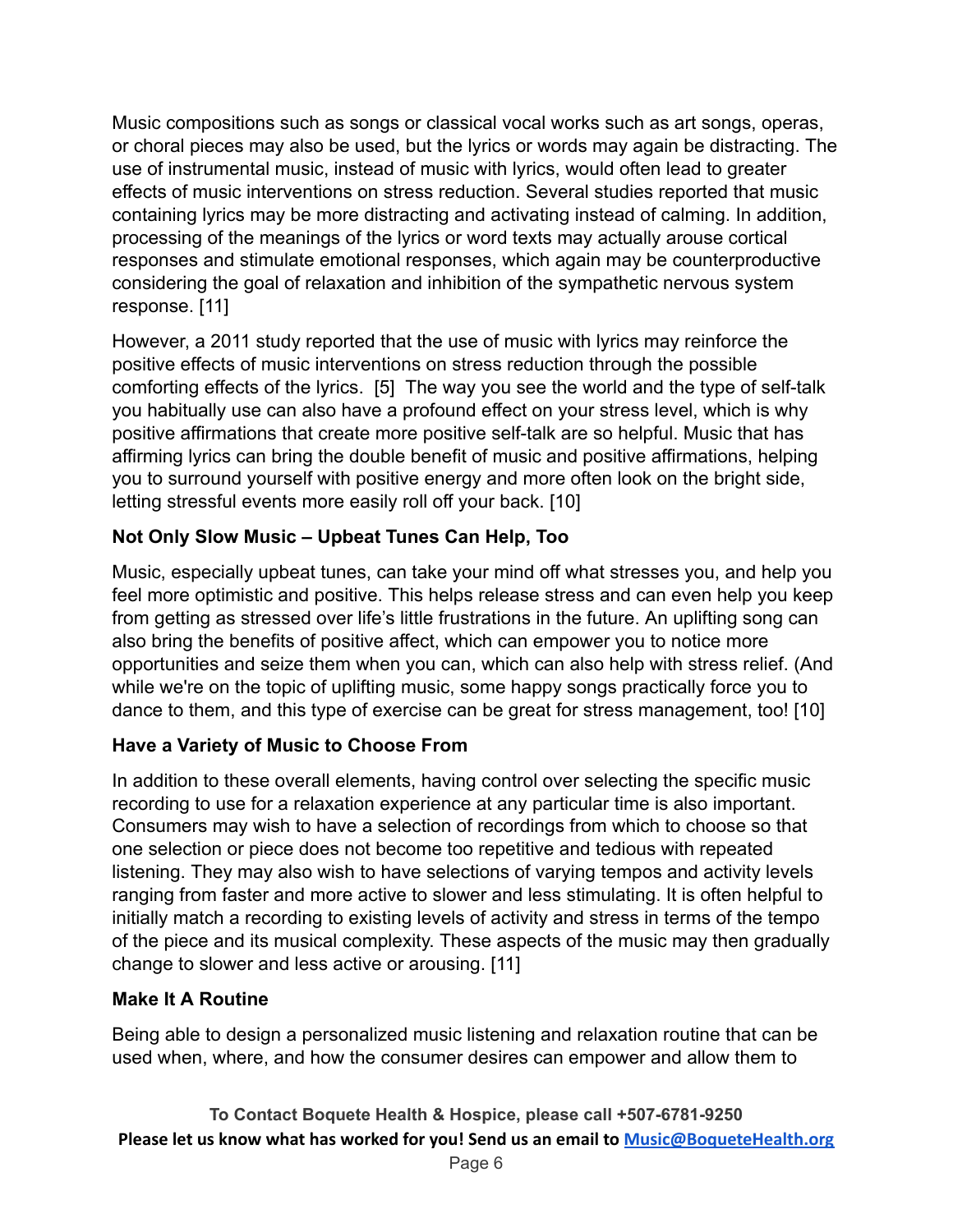actively take part in their own wellness initiatives. This routine may be enhanced when the consumer combines the music listening experience with a preferred and relaxing listening environment. This might consist of a quiet room with an absence of intrusions from other people, phones, cell phones, or pagers. If living with others, the consumer might want to put a note or sign on the room door to let others know not to disturb them. A comfortable chair or recliner, soft lighting, or scented candles might also contribute to this environment. If taking a break at work or on the go, the consumer might want to use a personal music device such as an MP3 (e.g., iPod) or portable CD player. An MP3 player also allows the listener to customize play-lists, which could include various sequences of music for relaxation from which to select at any given time. Over the ear (as opposed to in-ear) headphones may help keep out unwanted environmental noises. Noise-cancelling headphones offer the additional advantage of reducing ambient environmental noises. An eye mask such as those used on airplanes may help to create a personalized environment and block out visually distracting stimuli. [11]

## **Sample Music for Relaxation and Reduction of Stress & Anxiety**

In one recent research study at Mindlab International, participants listened to different songs while researchers measured brain activity as well as physiological states that included heart rate, blood pressure, and rate of breathing. According to the research, one song produced a greater state of relaxation than any other music tested to date. In fact, listening to that one song -- "Weightless" -- resulted in a striking 65 percent reduction in participants' overall anxiety, and a 35 percent reduction in their usual physiological resting rates. That is remarkable! Equally remarkable is the fact the song was actually constructed to do so! The group that created "Weightless", Marconi Union, did so in collaboration with sound therapists. Its carefully arranged harmonies, rhythms, and bass lines help slow a listener's heart rate, reduce blood pressure and lower levels of the stress hormone cortisol. [3]

Here are links to three different versions/lengths of the song "Weightless":

- ["Weightless" 8 Minute Version](https://www.youtube.com/watch?v=UfcAVejslrU)
- ["Weightless" 30 Minute Version](https://www.youtube.com/watch?v=sYoqCJNPxv4)
- ["Weightless" 10 Hour Version](https://www.youtube.com/watch?v=qYnA9wWFHLI) (Caution Contains Commercials)

More Music for Relaxation suggested by this same research study: [3]

- ["Electra](https://www.youtube.com/watch?v=FTvZ8a2gHFc)" by Airstream
- ["Mellomaniac \(Chill Out Mix\)"](https://www.youtube.com/watch?v=EcRXlM6edrM) by DJ Shah
- ["Watermark](https://www.youtube.com/watch?v=NO5tb20qQnA)" by Enya
- ["Strawberry Swing](https://www.youtube.com/watch?v=isH1yy8I_dc)" by Coldplay
- ["Please Don't Go"](https://www.youtube.com/watch?v=COqx-TCxrSk) by Barcelona
- ["Pure Shores"](https://www.youtube.com/watch?v=dVNdTXEJv1A) by All Saints
- ["Someone Like You](https://www.youtube.com/watch?v=NAc83CF8Ejk)" by Adele
- ["Canzonetta Sull'aria](https://www.youtube.com/watch?v=Fc3fmSSUwck)" by Mozart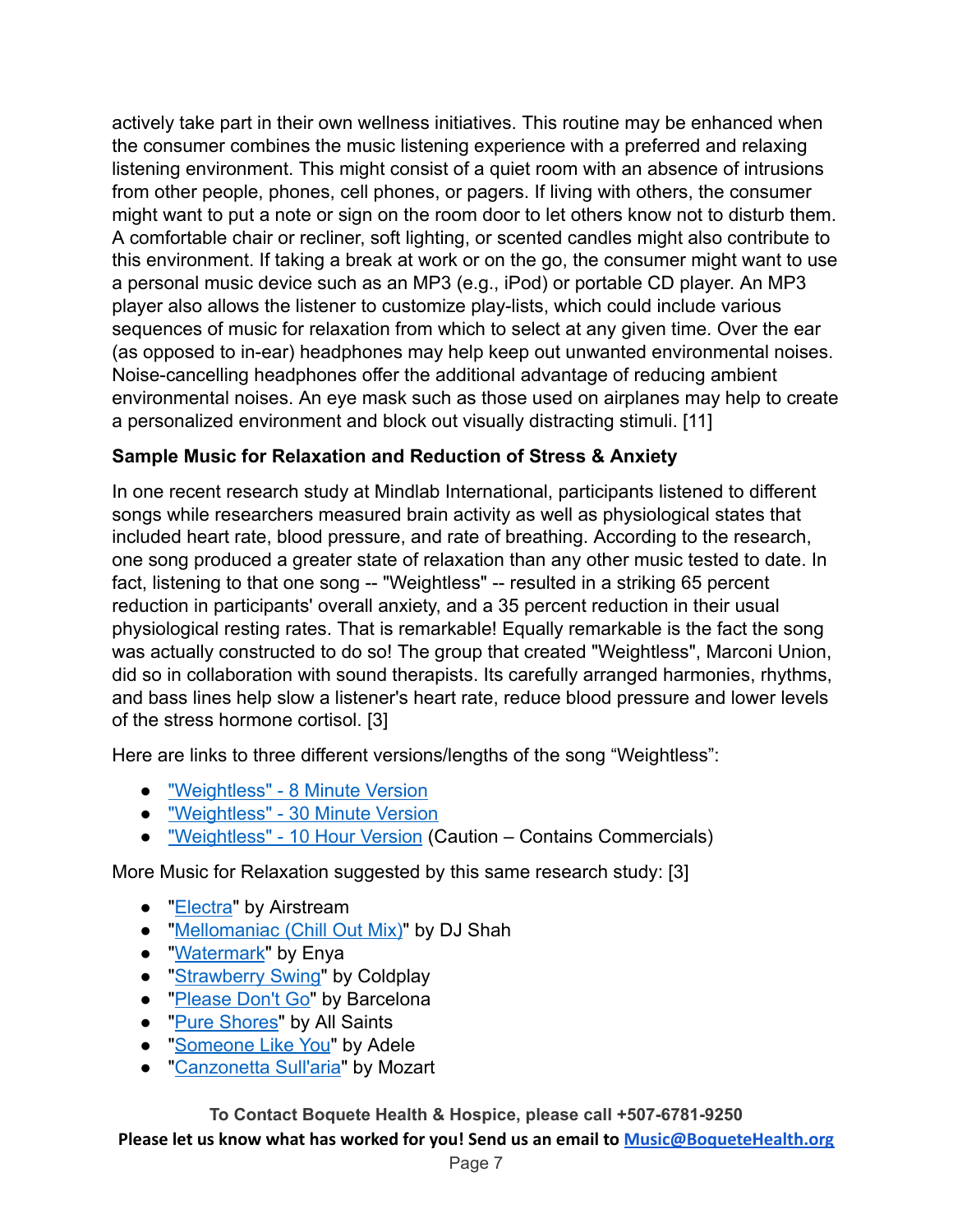● ["We Can Fly"](https://www.youtube.com/watch?v=rbzuesSeDmQ) by Rue du Soleil (Café Del Mar)

Here is some additional music for relaxation suggested by a respected music therapist: [12]

- ["Music For Airports"](https://www.youtube.com/watch?v=vNwYtllyt3Q) by Brian Eno
- ["Pieds-en-L'Air, from Capriol Suite"](https://www.youtube.com/watch?v=ZMyS1G8NWnY) by Peter Warlock
- ["Om Namah Shivaya"](https://www.youtube.com/watch?v=eUqe31ojZBU) by Deva Premal
- ["I Giorni"](https://www.youtube.com/watch?v=Uffjii1hXzU) by Ludovico Einaudi
- ["In Paradisum"](https://www.youtube.com/watch?v=6-i1ESIRKdA) by Gabriel Fauré
- ["Stopover at Djibouti"](https://www.youtube.com/watch?v=c2S8LpvZrnQ) by Anouar Ibrahem
- **Wilma's Theme"** by Stefan Nilsson

## **Continuous, Commercial-Free Relaxation Music**

Art Blevins, one of the members of the "Magic of Music" Team at Boquete Health & Hospice has experimented for the last few months with relaxation music. He reports a consistently elevated manner of well-being from the soothing sounds. His routine consists of playing "live" streams from YouTube on the tv in the living room of his home, from the time he gets up in the morning until the time he goes to bed, every day, all day. Of utmost importance for his daily routine is the fact that the YouTube relaxation music "live" streams are continuous 24/7 without any pauses or commercial interruptions.

Here are Art's favorite non-stop, commercial-free relaxation music streams on YouTube:

- [Positive Vibe Music: 528Hz Deep Healing Positive Meditation Music You Can](https://www.youtube.com/watch?v=MGhl6ymKNyw) [Listen To All Day](https://www.youtube.com/watch?v=MGhl6ymKNyw)
- [432Hz Beautiful Soothing Relaxing Music You Can Be Listening To All Day](https://www.youtube.com/watch?v=Gs6O8l20NQ4)
- [Soothing Stress Relief Music 528Hz Stop Anxiety, Depression & Bad Vibes](https://www.youtube.com/watch?v=k9FzswlTtY0)
- [Stress Relief Healing Therapy Music 528Hz Positive Vibe Stop Anxiety,](https://www.youtube.com/watch?v=p-7KHufWYVQ) [Depression, Overthinking](https://www.youtube.com/watch?v=p-7KHufWYVQ)
- [639Hz Attract Positive Energy Bring Positive Change Cleanse Negative](https://www.youtube.com/watch?v=TtRZrvrEMko) [Vibes](https://www.youtube.com/watch?v=TtRZrvrEMko)
- [528Hz Remove Negative Emotions & Unwanted Thoughts 24/7 Deep Healing](https://www.youtube.com/watch?v=Kc8gFiXTWic) **[Music](https://www.youtube.com/watch?v=Kc8gFiXTWic)**
- [Stress Relief Therapy Music Wipe Out All The Bad Negative Energy Stop](https://www.youtube.com/watch?v=xsooATRTNMo) [Anxiety, Depression](https://www.youtube.com/watch?v=xsooATRTNMo)
- [528 Hz Super Positive Energy For Your Soul & Home Healing Frequency](https://www.youtube.com/watch?v=I-7EyxcauBw) **[Music](https://www.youtube.com/watch?v=I-7EyxcauBw)**
- [Eleva tu VIBRACION, Limpia tu Aura](https://www.youtube.com/watch?v=cEZjUiY-UsE) ⊘ Música para Eliminar Energías [Negativas de tu HOGAR 417 Hz](https://www.youtube.com/watch?v=cEZjUiY-UsE)
- [Música Curativa Tibetana: Armonizar y Sanar Cuerpo, Mente y Alma Eleva tu](https://www.youtube.com/watch?v=2IhczhYDGbo) [vibración](https://www.youtube.com/watch?v=2IhczhYDGbo)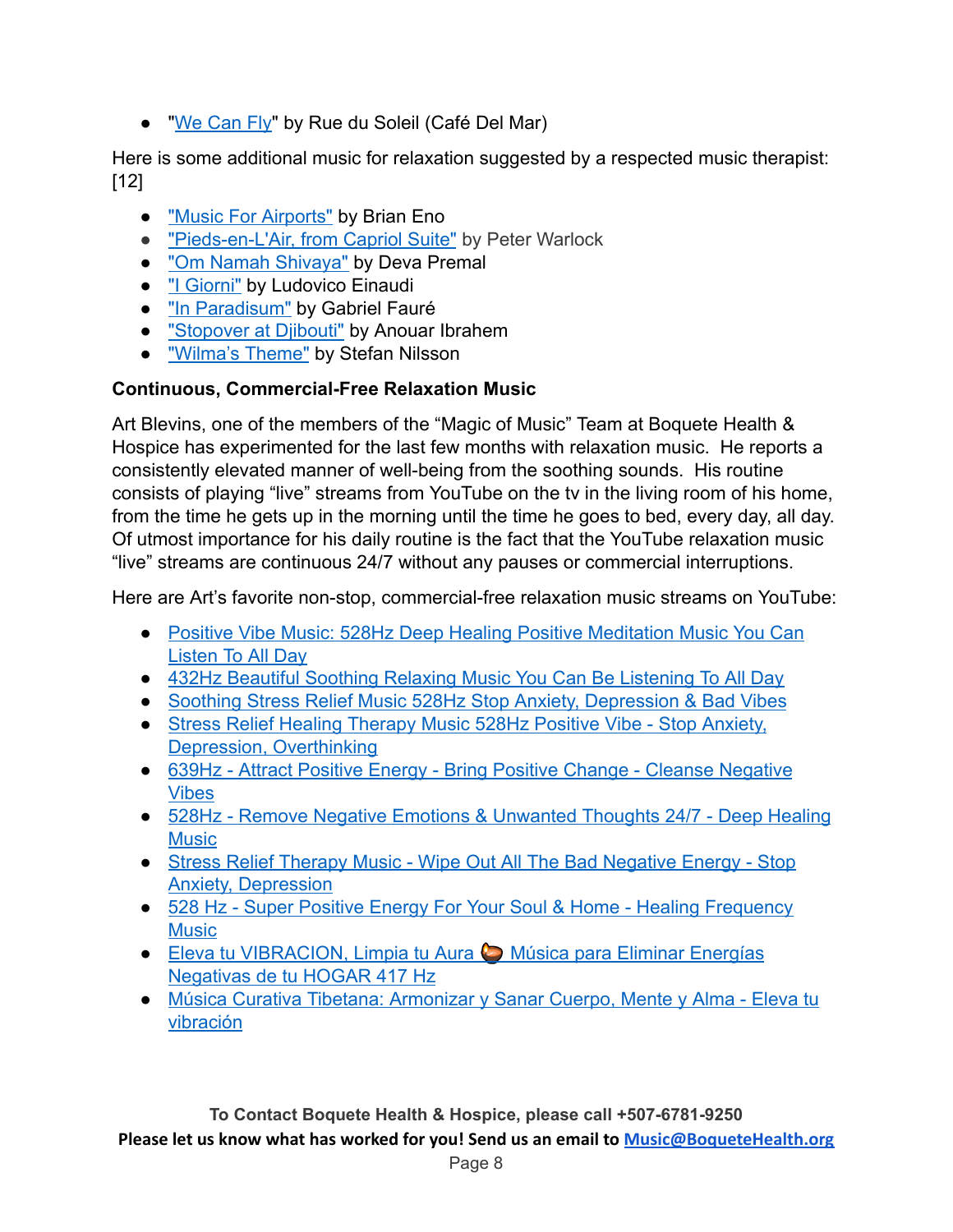#### **How to Enhance Your Music-Based Relaxation: Adding Mindfulness to Music Listening**

Mindfulness is a wellness practice that can add additional potency to your experience of listening to music for relaxation and reduction of stress and anxiety. As described in the Harvard report "Six Relaxation techniques to Reduce Stress," the practice of mindfulness involves sitting comfortably, focusing on your breathing, and bringing your mind's attention to the present moment without drifting into concerns about the past or the future. This form of meditation has enjoyed increasing popularity in recent years. Research suggests it can be helpful for people with anxiety, depression, and pain. [1]

Mindfulness—the practice of being in the present moment—can be practiced at any time and anywhere. However, if you find mindfulness challenging (or haven't tried it!), the addition of music can help you stay focused, while simultaneously helping you to connect with music as a source of strength and creative energy. Listening to music can be a powerful way to stay focused on the present moment. [13] In addition, research has shown that mindfulness combined with listening to music increases one's music listening sensitivity and music listening enjoyment [14]

## **What Does Research Say About Combining Mindfulness and Music Listening?**

A report in the Journal of Creativity in Mental Health found the combination of mindfulness and music listening to be effective in treating depression, one of the most common mental health issues. [15] Another research study published in "Annals of the New York Academy of Sciences - Special Issue: The Neurosciences and Music VI" indicated that combining both music listening and mindfulness can have beneficial effects on mood and cognition in patients recovering from strokes. Fifty‐six stroke survivors were randomized to receive an 8‐week intervention of mindful music listening, music listening, or audiobook listening. Among the three different groups, mindful music listening was most strongly associated with relaxation and concentration, improved attentional control, and emotion regulation, as well as enjoyment. [16]

#### **How do I try Mindful Music Listening for Myself?**

When you are listening to music for relaxation and stress reduction, slow down and focus on the present moment. The following steps will guide you through this mindful music listening experience:

1. **Choose a piece of music to listen to**. Instrumental pieces are recommended, as lyrics can more easily lead to distraction. It can either be a familiar or unfamiliar piece (it's interesting to repeat this exercise with the opposite of what you choose this time, just to notice if anything feels different).

2. **Take a moment to breathe and ground yourself**—no matter where you are, or what's going on around you. Inhale gently through your nose, and exhale deeply through your open lips. Notice your body, and tune into how it feels,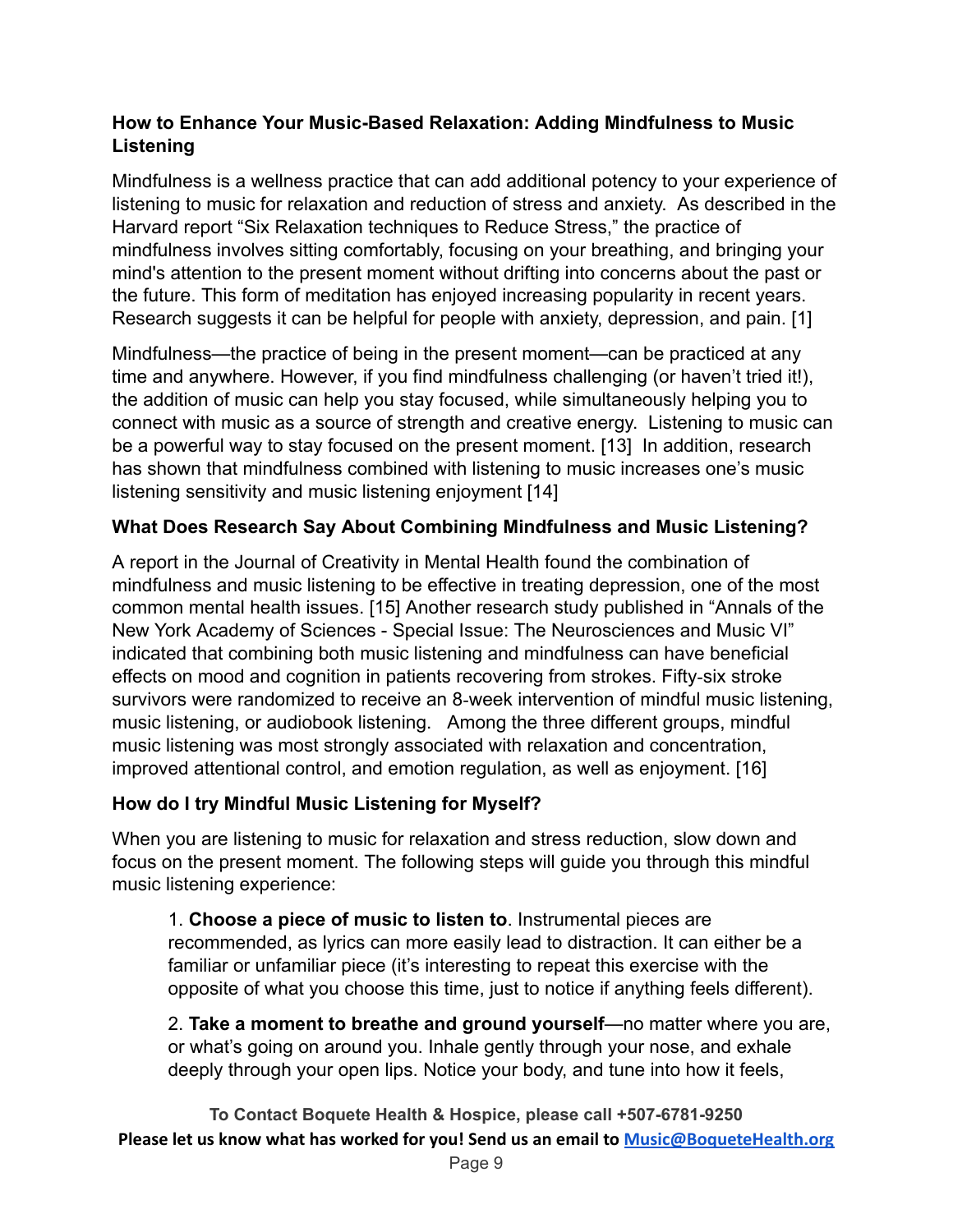whether you're standing, sitting, walking, or laying down. Just notice any physical structures your body is touching (the floor, the chair, or your shoes) as well as any physical sensations (tightness, tension) in your body.

3. **Just listen**. Use headphones or earbuds if that helps you focus or shut out external noise. Give yourself permission to only listen to the music, without simultaneously checking your email or refreshing your Facebook feed. If it helps, close your eyes (if that's challenging, it's likely because you really need the break!).

4. **Notice**. Let yourself be aware of anything you notice, without judgment or self-criticism. Notice the pace of the music, the sounds of the different instruments, or the shifts in volume. Notice if you're more aware of a certain part of your body as you listen (i.e., "I often feel vibrations of cello music in my chest"). Notice any thoughts or feelings that come up—perhaps the music is connected to a memory, or perhaps an anxious thought is trying to pop through. Let any thoughts just pass through your awareness, and then gently bring yourself back to the sounds of the music.

5. **Reflect**. Take a moment to breathe and check in with your body, breath, and mind (see step 2). Does anything feel different? Do you notice any shifts after listening to the piece of music? Do you feel calmer? If the piece you chose didn't feel like a good fit, what might you look for in another piece (i.e., slower, fewer instruments, louder)?

This short mindfulness experience can be useful to practice daily. You might experiment with different types of music as a way to notice different responses. You may also find that repeating the same piece of music is a sort of touchstone, a way to continually reconnect to that place inside where gentle pausing and noticing can happen with ease. [13]

#### **We Welcome Your Feedback**

What is your experience with music and relaxation? Let us know! Email us at Music@boquetehospice.org

#### **REFERENCES:**

1. ["Six Relaxation Techniques to Reduce Stress" -](https://www.health.harvard.edu/mind-and-mood/six-relaxation-techniques-to-reduce-stress) Harvard Medical School

2. ["Music for Anxiety? Meta-analysis of Anxiety Reduction](https://journals.sagepub.com/doi/abs/10.1177/0305735617712424?journalCode=poma) in Non-clinical Samples" - [Psychology of Music](https://journals.sagepub.com/doi/abs/10.1177/0305735617712424?journalCode=poma)